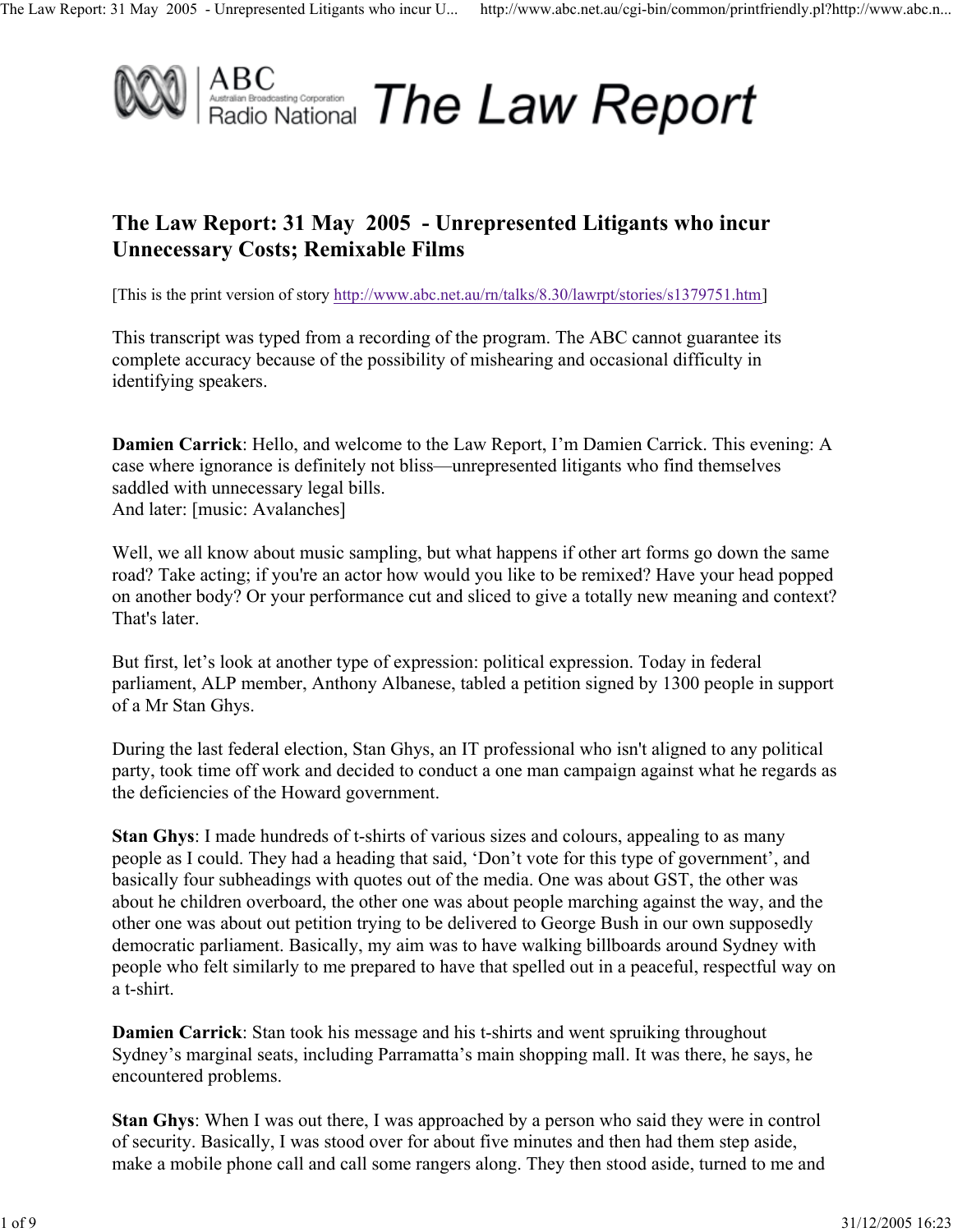said that someone had said that I'd been harassing them. I might say that in this particular place there are a lot of other political parties and they'd all witnessed what had happened and protested that there was no way I had been harassing anyone.

**Damien Carrick**: So you had this interaction with people from the council. What happened at that point?

**Stan Ghys**: It was quite a cordial conversation at the end of it. The person who claimed to be in charge of security actually turned out to be working for the local Liberal Party representative, and they were a local councillor. I decided to keep the peace; I left that evening and I came back again under a council permit two days later. I was distributing the t-shirts again, to be confronted by the same person who had claimed to be in control of security, with another person who had a large dog with him. They had their cameras raised ready to take a photo of me. From what I'm led to believe other people actually saw them take photos before I noticed. I walked up to them and calmly asked if they could respect my request for privacy. At that point the person with the dog jumped forward and violently poked me in the chest, pulled his dog forward and said, 'You scumbag, I'm going to sic my dog on to you.' A bystander then shouted in protest, and given that it was in a very public mall, the two people, who were both later confirmed to be working for the local Liberal Party representative and local councillors, departed. I then went home. Within two days I had graffiti on my car. Now, I might say that that graffiti was of a nature that I believed was physical intimidation, though it's very hard to prove.

**Damien Carrick**: Why do you say or imply that there's a connection between what had happened to you on one side of Sydney in a shopping mall, and the vandalising of your car at the other end of town, several days later?

**Stan Ghys**: There was a specific word that was used in that marginal seat, and that was written across my car. It took me some time thinking about it, but in applying for a council permit, I did supply my personal details and my home address and I am left wondering, whilst it's difficult to prove, whether someone accessed my files in that marginal seat.

**Damien Carrick**: But it could have been a coincidence, you'd acknowledge that possibility?

**Stan Ghys**: I'd acknowledge that possibility, certainly. Having established that these people were publicly elected officials and local councillors, I was concerned that such people in those positions would behave the way they had, so I decided to initiate an apprehended violence order, or an AVO. I decided that I wouldn't go through the police because they've got limited resources and really what I wanted to do was to demonstrate that I'm actually prepared to stand up for my rights and seek help wherever I can. So I went to a court to initiate that AVO.

## **Damien Carrick**: So what happened?

**Stan Ghys**: I initiated the AVO—that involved going in to court to do so—then I went back to court for an initial mention where the accused appeared, and the magistrate then asked if would we like to have witnesses, and I said yes, I would, I'd like to continue with the process, and the magistrate scheduled a hearing so that it would have required a third visit. Now, there's an old saying that justice delayed is justice denied, and in fact what happened was that hearing ended up being so out that the election had been and gone, and one would ask, why would you continue with an AVO where...obviously I'm not going to keep distributing t-shirts after an election…where the risk seems to be diminished. In fact, continuing with the AVO may incite the other party who have their own reputations to protect etc. So I rang up the court a week in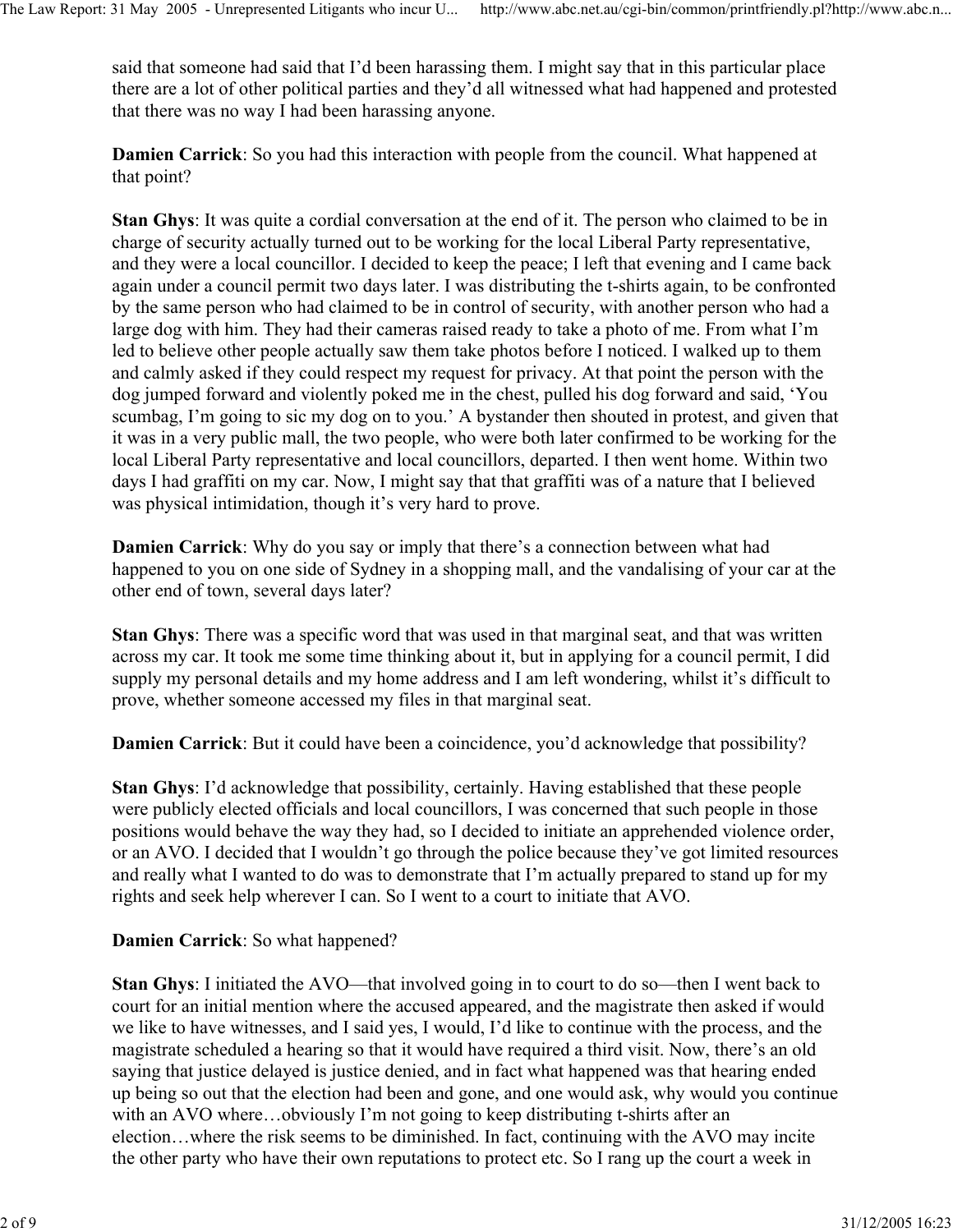advance of the actual hearing, in good faith, and said, 'What do I do?' They said, 'There's no problem, send us a fax,' and I believed that would be it. About three weeks later I got issued a notice of penalty for \$790, which is a considerable amount of money for myself, which was apparently for not having appeared in court, and was the court passing on the costs of a solicitor that the other party had employed. It appears in hindsight that the court having given me advice to send a fax, having not informed me about the risk of costs, did not actually advise the other party that the hearing wouldn't be proceeding. I might add that part of giving them the advanced notice was that if the hearing wasn't going to be proceeding, that the court would save their own resources.

**Damien Carrick**: So you're now up for about \$790, is it?

**Stan Ghys**: That's right, up for about \$790 and probably a couple of extra thousand dollars in costs fighting it since then.

**Damien Carrick**: Stan Ghys, who says the episode raises two important issues. First, there is no watertight protection of free speech under Australian law, no Bill of Rights. And second, even when you do everything you can to inform yourself, using the legal system can be expensive and sometimes land you in even hotter water.

Of course, every story has two sides. One of the councillors involved in the dispute was Parramatta City Councillor, Chiang Lim. He says Stan Ghys was wasting both his and the court's time and resources.

**Chiang Lim**: I think Mr Ghys has an overactive imagination. On the first evening he was actually the one who was harassing, in a loud voice and a very confronting manner, to the public in terms of pushing his agenda. Back then, as a member of the Parramatta city's safety and security taskforce, we would like to have a very peaceful way of expressing our views, a democratic and open process at that. When he returned on the next day, which was actually a Saturday, yes, it just so happened that a friend of mine, one of my fellow councillors was there, and he had a dog, yes, it's true but this dog…I don't know exactly the breed but it's one of the most docile breeds, and the dog's more afraid of human beings than the reverse. I don't believe that there was any such so-called attack. In fact, what I understand from (because this happened away from me) what I understand was that Mr Ghys, out of his enthusiasm on that Saturday morning, stepped on my friend's arthritic foot, and he just reacted in the same way of saying, 'Please, don't step on my foot.'

**Damien Carrick**: Stan Ghys says that his car was graffitied with a word which was used in an interaction which he'd had with you and your fellow councillor. Was there any connection between the graffiti and the incident?

**Chiang Lim**: First of all, I suspect that the graffiti did not exist, simply because he also said that it has been cleaned off. Now, if it was supposed to be admitted as evidence, why was it cleaned off so quickly before the court?

**Damien Carrick**: Councillor Lim fronted up to court to defend the apprehended violence order, and by bringing along his lawyer to represent him, incurred \$790 in legal costs. Not surprisingly, he'd like Stan Ghys to pipe down and pay up.

**Chiang Lim**: He was out there just to cause terrific mischief to everybody, including the court, and waste court's time, and also waste my time and my personal expense. It's really interesting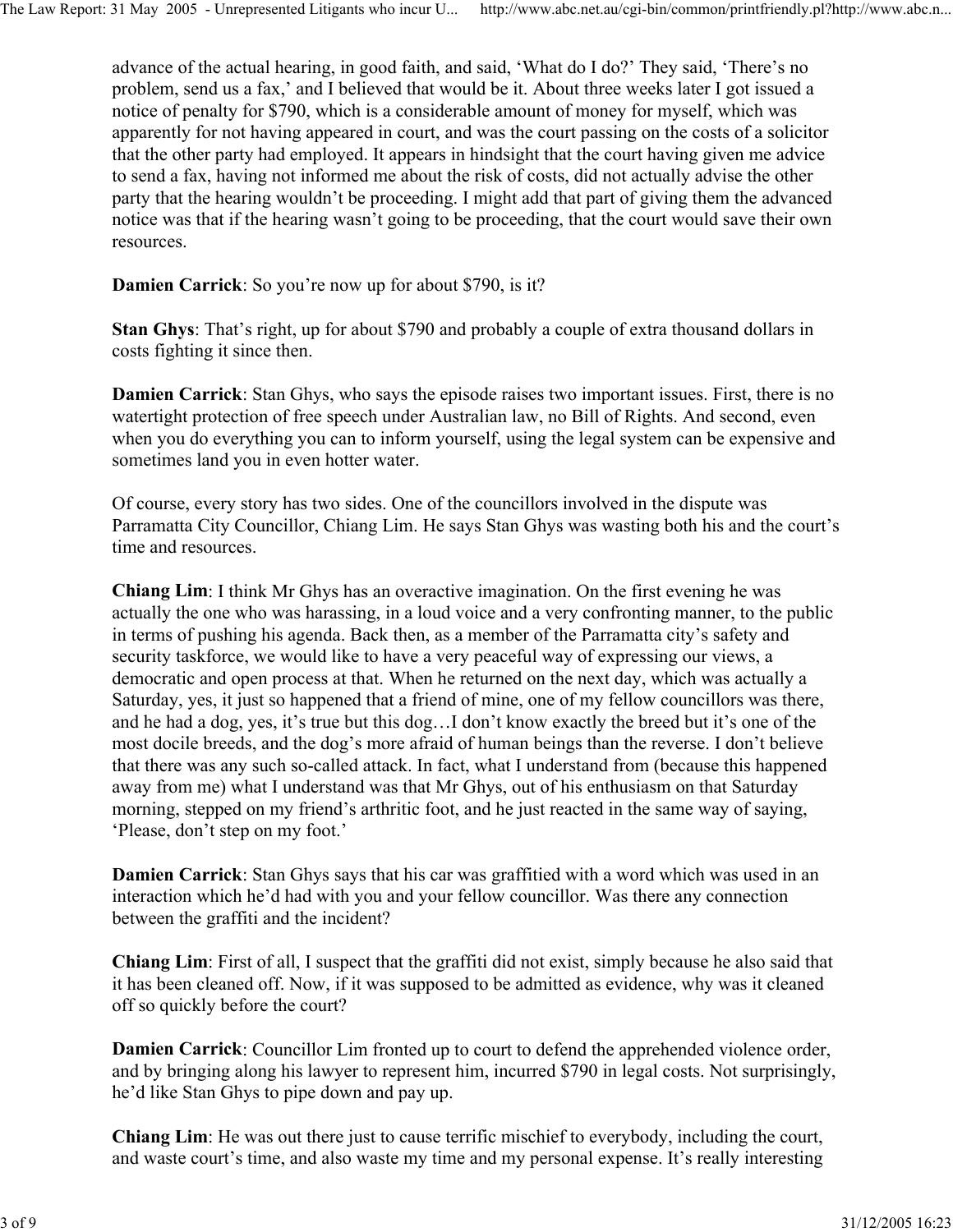that he is now paying off his debt to me over a 24 month period of \$30 a month. It's interesting that he uses the court to his benefit, whereas I have to foot the whole bill of almost \$1000 in one go, yet he was able to use the system so he can pay off \$30…with no interest charged, for the duration when the entire debt is repaid. I think it's quite rich that he uses the court when it suits him, or he uses the defence of free speech when it suits him, but he uses it to his advantage and to his advantage only.

**Damien Carrick**: Councillor Chiang Lim. Cameron Murphy is the president for the NSW Council for Civil Liberties. He thinks Stan's experiences raise practical issues around access to justice.

**Cameron Murphy**: Well, I think this matter, certainly at the beginning, was about freedom of expression; he was simply trying to parade around and sell paraphernalia that was anti-government in its nature at the election, and there was a political message in that. I think that the situation though has developed to one which is also an important issue but is less about freedom of expression and is more about procedure and the problems that self-represented litigants face.

**Damien Carrick**: What are his legal options? What can he do if he wants to dispute or appeal this costs order? I think it's about \$700-800 worth.

**Cameron Murphy**: Well, the problem that he faces from here…I've looked at the matter on his behalf, I've had a barrister look at the matter. The problem with this case is that his only option really is to appeal the matter. The costs of filing an appeal are so prohibitive that they're likely to be more than the costs order that's been made against him. Then the prospects of the appeal…the matter's already out of time, so he'd have to argue that it should be heard out of time. If he loses on appeal then he may simply face a much larger costs order than is already made against him.

**Damien Carrick**: There was, last year, a really interesting case from WA involving a fisherman, which looked at issues of how far you need to go in terms of accessing information about what the law is or what a legal process is. Tell me about that case.

**Cameron Murphy**: In this case there was a fisherman who went to a government department. This is a brief summary—he tried to find out where he was allowed to fish after new regulations were passed, they couldn't provide him with regulations, they told him where the areas were that he could fish or not fish, he went to every length that was possible to try and find out what the law was. Unfortunately, the government printer hadn't printed copies of the regulations that could be provided at that stage, so he was relying on advice from government officials, and he did everything in his power to find out. He was subsequently found to be fishing in the wrong area, and was prosecuted. The case ended up in the high court, and the high court held that ignorance of the law was not a sufficient defence, even if you've done everything you can possible do to try and find out what the law is. As unfortunate as the situation is, ignorance is still not a sufficient defence. If the court allows someone to say, 'I shouldn't be convicted. My defence is I didn't know that that was the law,' then virtually every person charged with a criminal defence could rely on that defence and say, 'Well, I didn't know it was against the law to commit an armed robbery,' for example, and rely on that as a defence, at its extreme. So for a policy reason, I think the court must provide that as a base positioning.

**Damien Carrick**: Cameron Murphy, president of the NSW Council for Civil Liberties. One of the places that Stan Ghys went to for legal advice was the Redfern Legal Centre. The centre's principal solicitor is Elizabeth Morley. She says Stan's case isn't unique. Without proper legal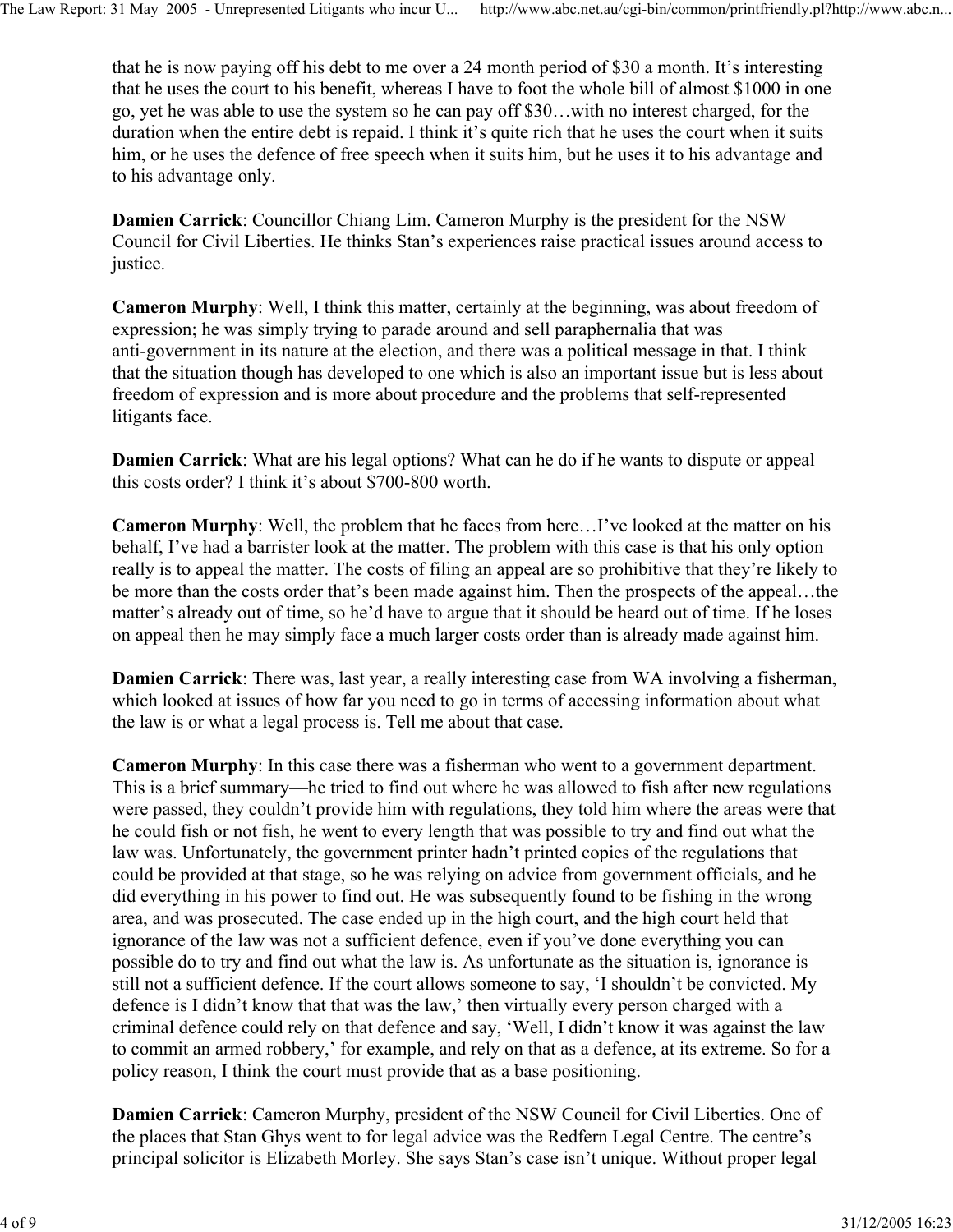advice it's all too easy for self-represented litigants to incur costs. She's seen some pretty sad cases.

**Elizabeth Morley**: It was a women who had been assaulted by a neighbour, and who sought an apprehended personal violence order against the neighbour. She'd attended a local court that heard the mention of it and then referred it in to the Downing Centre, which is the main local court in central Sydney. Our client, who had been the victim of abuse before and has some difficulties sometimes with dealing with the quantity of information in an intense situation, didn't register the change in venue, so she turned up at the first court on the right date, only to find that it wasn't there and she had to attend the second court. She tried to call the second court to say she was on her way but by the time she'd got to the second court, an order had already been made dismissing her application and visiting a costs order on her. In the particular circumstances we were unable to advice her to challenge that decision, and she ended up being re-victimised by having a costs order made against her, somewhere in the vicinity of \$1000.

**Damien Carrick**: So, a not insubstantial amount for somebody who's perhaps not a full-time worker.

**Elizabeth Morley**: In fact, the particular person was on social security. I think that this is meant to be a system of justice, and it's not actually achieving what it's there for if people don't actually get a fair access to it, to actually have it work for them.

**Damien Carrick**: Elizabeth Morley, principal solicitor with the Redfern Legal Centre in Sydney.

Now, let's shift our focus from political expression to artistic expression, and the brave new world of sampling and remixing. They say there's nothing new under the sun, and certainly anybody watching *Rage* on a Saturday morning will see old classics being rehashed for new audiences. Normally if an artist uses existing material, they have to pay the copyright owner. But some song writers and publishers have gladly handed over their rights to those creative remixers out there in the ether, as long as it's just for play and not for pay.

Around the world, over a million objects, including lyrics and music, photos and animations, have been labelled with the so-called creative commons badge.

**Brian Fitzgerald**: There's so much material out there that people can access. There's a tremendous example that can be seen on a site called opsound.org…there's a song called 'My Life', which someone put up and, through various iterations, people have just added to the song, so that now we have a very rich and multidimensional song that people have remixed and come out with a whole lot of different versions—'My Life', 'My Life Change', 'My Life Never Changes'—it goes on an on, and it's probably the classic example of what can be done. Now, just to give people an idea, what happens there is someone puts some content up online, and they will use one of the creative commons licences. So it's usually attribution, non-commercial, share alike, which means you can use the content so long as you attribute me, I don't want you to use it in a commercial way, and if you make some improvements share it back to the broader community.

**Damien Carrick**: That's Professor Brian Fitzgerald, head of school at QUT law school. More from him later. But the rage for remixing isn't confined to songs. It's now spilling out of audio and on to celluloid, and that has the actors union, the MEAA, up in arms.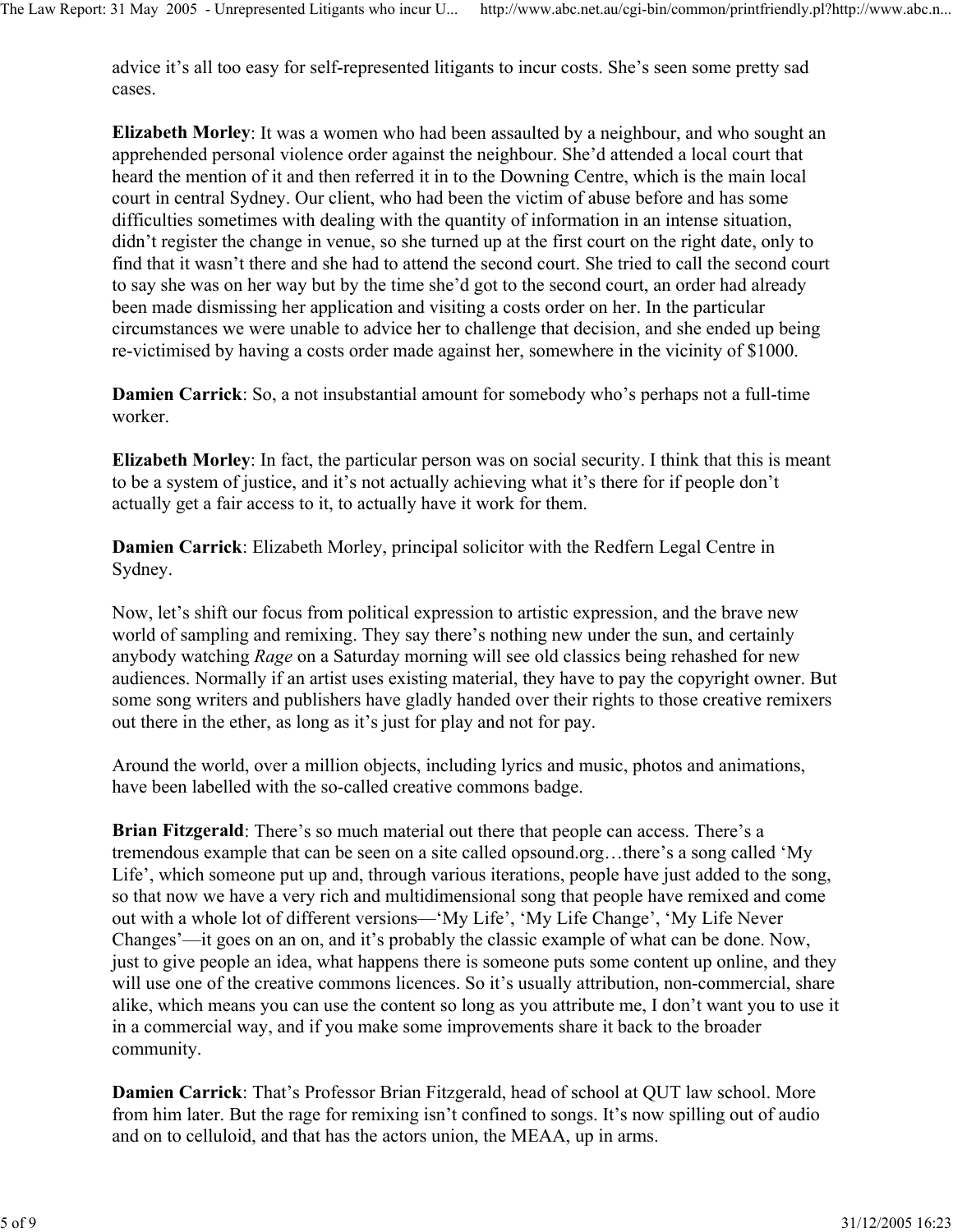Just a few weeks ago filmmaker Michela Ledwidge shot a short film that, when completed, will be the world's first purpose-designed remixable movie, and it will then be placed in the creative commons. That means everything, including the performances of the actors, will be remixable.

**Michela Ledwidge**: The idea of a remixable film is that traditionally you're not allowed to do anything with film properties apart from watch them from beginning to end, but in our case we're making a film that, in addition to just watching as a cinematic experience, it's also available to be ripped apart, sampled and reused, and in that sense open up to all the possibilities the sampling culture provides. And it's not completely as they see fit; there are certain constraints. For example, we're releasing the work under a free for non-commercial use license, which means that if people want to use a sample commercially, they'll have to come back to us and get permission.

**Damien Carrick**: The project sounds very interesting, but it's also been an extremely controversial project. There's been a big conflict between you and the MEAA, the actor's union. Tell me about that.

**Michela Ledwidge**: Because this is a bleeding edge project…the project bled in the respect that we had to break the ice around professional actors licensing their images to be reused. this is the first film in which our lead actors, who have representation, are members of MEAA and all of that, have basically agreed to allowing the sections the work that contain their image to be part of the sampling side of the project, and that's quite historic. Now the responsibility for us is to make as good a film as possible so people will want to explore this dimension to it. But purely in legal terms, we had to get the contracts signed before any other production company, and that was painful because MEAA said, 'This is inappropriate for professional actors. Professional actors beware, you shouldn't go near this project,' and they actually went as far to say to the Australian Film Commission who put some funding in, 'This is actually another knife in the Australian film industry and it's going to result in dire circumstances.' That's really where the controversy came from. So for the sake of a ten minute film…we're talking about a 10-15 minute superhero origin story, which only has about 20 lines in it. We thought it was a huge overreaction and not very supportive of an Australian project.

**Damien Carrick**: But, as I understand the concerns of MEAA, an actor does live or die according to their professional reputation, and MEAA says that what you're doing…or perhaps, more accurately, the consequences of this type of project becoming the norm, risks undermining the reputations that actors so desperately need because the actors performance can be revoiced, material can be reused to promote a particular world view or a political point, presumably you could put a different head on a different body, you know, all these kinds of things could undermine the actor's reputation or credibility.

**Michela Ledwidge**: The bottom line is everything you've said could happen, absolutely, but if you look at the history of the interactive entertainment industry, if you look at what happens online in sampling culture, all the things you're talking about already exist in terms of reuse of traditional film properties, and there is…over and above the fact that it's illegal to modify the work, there are always other ways in which defamatory use and stuff that prejudices the honour of the individuals involved can be dealt with. What MEAA is not acknowledging is that we're not giving the audience the right to ridicule and ruin the reputation of actors. We hold the ability as a production company in the license, which is a creative commons license, that this is only for fair use. There is a specific clause in there that says if we feel that certain reuse is prejudicing the honour of the work, it's not on. If you look at what people do with remixed work, remixing actors likenesses is probably the least likely thing that's could result from this film. What people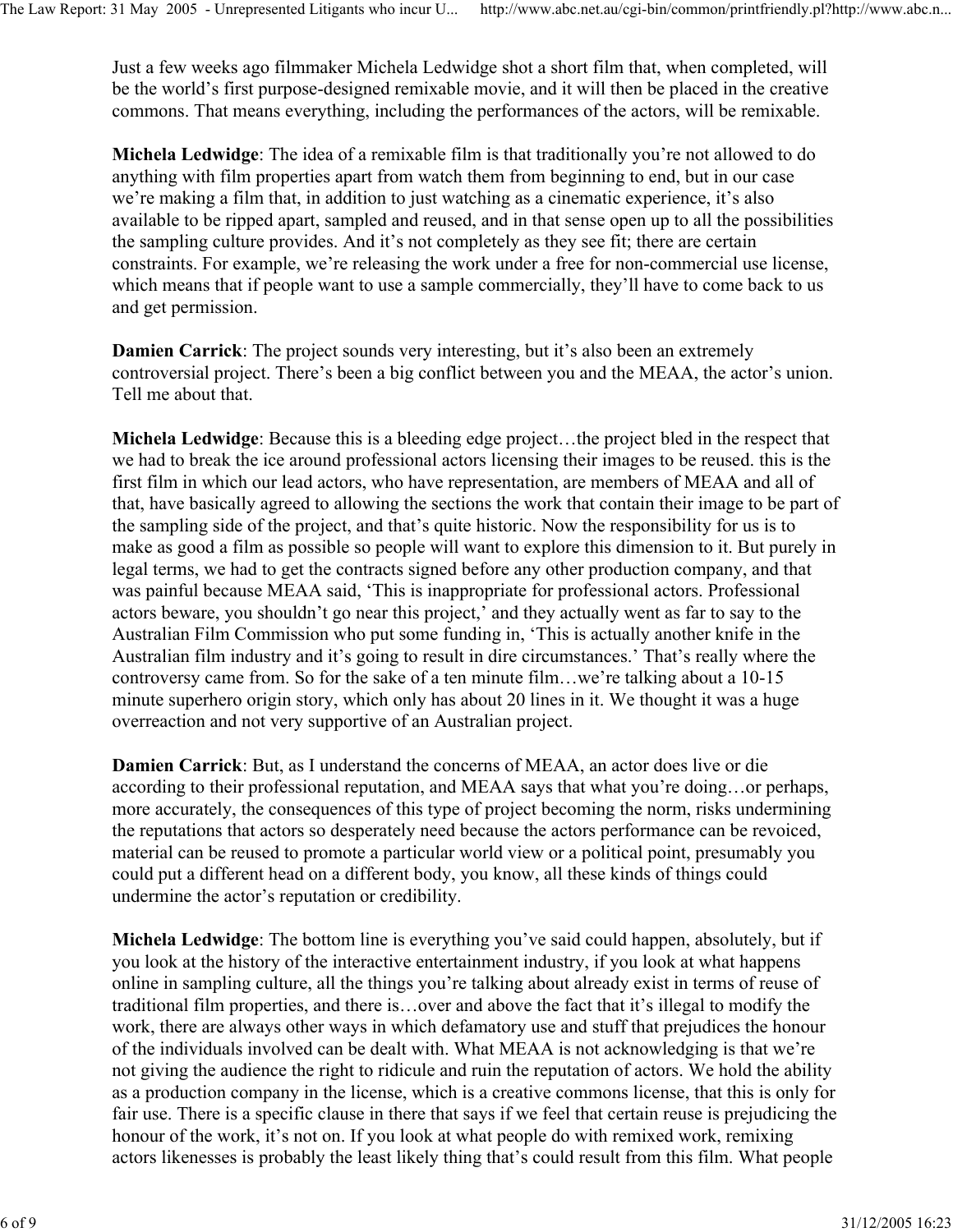are interested in is reusable content. They're interested in the maths, the animation data, the 3D models, the scenery, wildlife shots, they've got far greater reuse value than an actor speaking a couple of lines from a particular script. So, in a sense, I totally take their point on board, but there's no evidence that…MEAA drew a line between actors and the rest of our team and said that actors exist in this specific space, that their reputation is more important than, say, the reputation of the cinematographer or the sound designer or the writer. They're only talking about the actor's licenses and I think that's an unfair distinction.

**Damien Carrick**: Filmmaker Michela Ledwidge. Simon Whipp is the national director of the Media Entertainment and Arts Alliance, the MEAA. He says remixable film amounts to a reduction of rights for actors.

**Simon Whipp**: Performers are concerned about how their performances are used. The performer's image and their performance is their stock in trade, it is how they are perceived by the public, it is their ability to obtain work in the future, and if the performer's performance is able to be mixed or altered in a way which may be derogatory or detrimental to the performer's reputation, there will be no restrictions on the ability of others to take excerpts of the film or, indeed, take the film as a whole and adapt and alter the performer's performance and use it for purposes which the performer does not know about and may not necessarily agree with. For example, we've discussed with the producer the ability of third-parties to take the performer's performance and use it in a campaign for the Green movement or a campaign for the Nazi Party, neither or which would be restricted under the license which the producer proposes to use. Now, I don't think that's something which we feel very comfortable about.

**Damien Carrick**: So you're saying that if the images are used to promote, say, the Green movement, and the actor is, two years down the track, negotiating with, say, a timber company, to be the public face of the timber company or in their ads, they could be compromised in their career opportunities available to them?

**Simon Whipp**: Look, there are two things…the answer to your question is yes. They may be compromised in their career development, either financially, so they may miss out on work which they otherwise may have been able to go for. So that that ad for the timber company in that scenario which you use is a classic case of that. But also it is how an actor's image is how they are perceived by their employers, and if the actor's image is used in ways which employers may consider to be inappropriate (for example, in a pro-Nazi ad) then it may affect their ability to be engaged in a whole host of ways—by theatre companies, by producers of film and television productions—if in the mind of the public the actor's image has been used in connection with things which maybe people don't feel comfortable about. We have to remember in this that performers are some of the lowest paid people in our society, with average incomes of \$10,500 per year.

**Damien Carrick**: Simon, Michela Ledwidge's project is a pilot. Don't you think this is a huge overreaction? I mean, surely the object of a pilot is to see what's possible, to see what the consequences are? Why not let it happen? Why not support the pilot to see what the consequences of this brave new world just might be?

**Simon Whipp**: Well, we know what the consequences will be. That is that a performer will be agreeing to things which they have never agreed to in the past, and opening the door to uses of their performance in ways which may have tremendously detrimental consequences in the future. We don't think it's a desirable thing for this door to be opened, and we may be considered to be technological troglodytes but frankly I don't think this is the way of the future. In our view,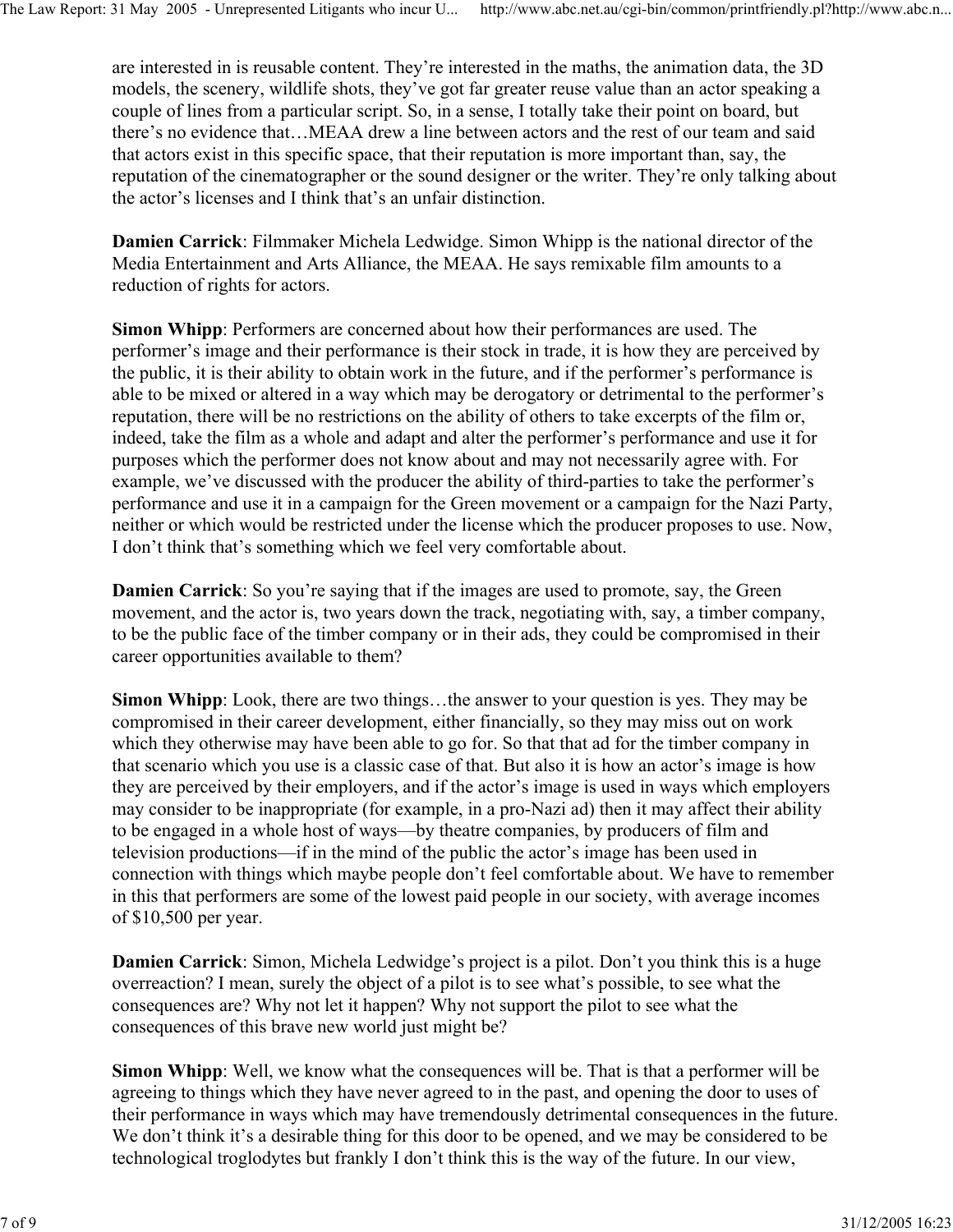there's no commercial business model which sustains this type of approach, and our view is it doesn't offer anything to performers.

**Damien Carrick**: Siman Whipp, national director of the MEAA. I put it to Brian Fitzgerald, an expert in internet law, that it may be more dangerous for actors to work on a project being made under a creative commons license than for other performers such as, say, musicians because an actor's image is their most important asset.

**Brian Fitzgerald**: I think most creators would say to you that part of their work…and it's hard to distinguish between different types of creators, but I understand the point you're making. Moral rights protection has certainly been a big part of this recent debate and it is important to point out that the base Australian creative commons license that has been drafted does actually protect the moral rights as defined in the Australian copyright legislation. So we need to also keep in mind that creative commons is not totally against moral rights protection. The original American license certainly has limited core terms on moral rights, but there is the 'no derivatives' option that people can choose which means that if you want to reutilise the content, you have to do it in a verbatim way, in a way that replicates it as you've found it. So the issue is a difficult one, and it's not as simple as saying that creative commons will not protect creative people. It's certainly an issue of making sure that the licenses that are there properly respect and understand what some of these issues are.

**Damien Carrick**: But I understand that we don't have moral rights legislation in Australia covering actors, so that form of protection might not necessarily apply in this case.

**Brian Fitzgerald**: No, an important point to note, though, about the creative commons licenses that have been drafted in Australia and in a number of places in Europe is that moral rights to attribution (which is a court term) and integrity are embedded in those licenses as core terms, not optional terms. Now, the moral rights relating to the visual aspect of performers is something that is not protected by the base license, but certainly you would think that the moral rights protection that exists in that license and potentially combined with a 'no derivatives' option that can be taken, could go a fair way to protecting the visual aspect of a performer's moral rights.

**Damien Carrick**: Do you have some sympathy for the MEAA in being very cautious about leaping into this world, or encouraging its members to leap into this world?

**Brian Fitzgerald**: We're certainly respectful of feedback that we get from people and key copyright players who have been in the industry for a long time, but we need to also encourage people to open their minds to new possibilities. The idea of remixable film in a remix culture is very exciting, but we certainly do understand the real concerns that MEAA has put forward about actors. One of the things that we would like to encourage though is, to some extent, a sentiment of experimentation, controlled as it may be, in various projects so that we can see what happens in terms of this new dimension of remixable film.

**Damien Carrick**: Professor Brian Fitzgerald from QUT, who's been heavily involved in the development of creative commons here in Australia.

That's it for The Law Report this week, I'm Damian Carrick. A big thank you to producer, Anita Barraud, and to technical producer, Brendan O'Neil.

Guests on this program: